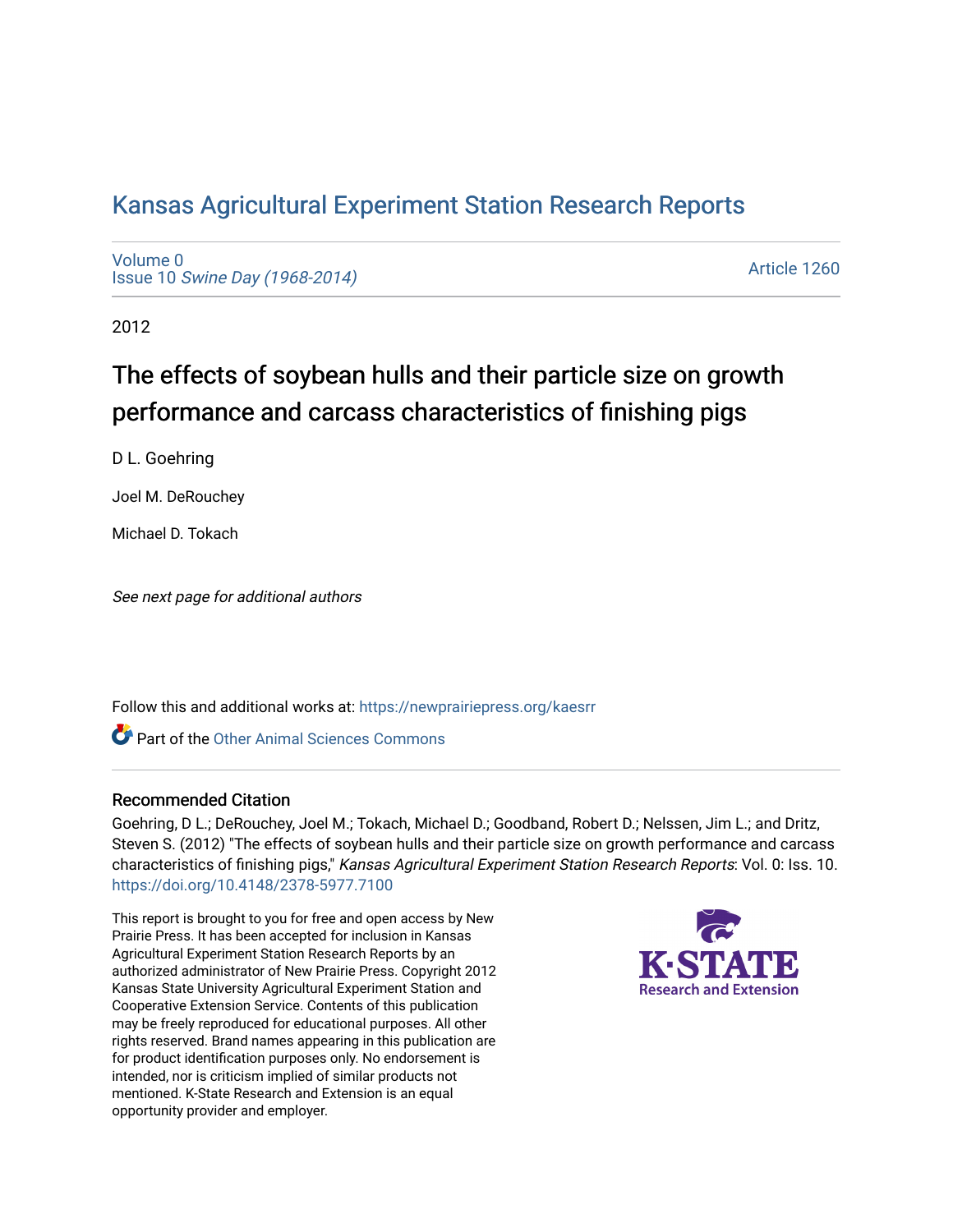# The effects of soybean hulls and their particle size on growth performance and carcass characteristics of finishing pigs

### **Abstract**

A total of 1,235 pigs (PIC 337  $\tilde{A}$  – 1050; initially 68.4 lb) were used in a 118-d study to determine the effects of 7.5 and 15% ground or unground soybean hulls on growth performance and carcass characteristics of finishing pigs raised in a commercial environment. Pens of pigs were balanced by initial weight and randomly allotted to 1 of 5 dietary treatments in a completely randomized design with 26 to 28 pigs per pen and 9 replications per treatment. Treatments were arranged in a 2  $\tilde{A}$  – 2 factorial, and main effects were soybean hull particle size (unground or ground, 787 and 370 μ, respectively) and amount of soybean hulls (7.5 or 15%) in corn-soybean mealâ $\epsilon$ "based diets. The fifth treatment was a positive control, a corn-soybean mealâ $\epsilon$  based diet. No particle size  $\tilde{A}$  - soybean hull interactions (P > 0.18) occurred. Overall (d 0 to 118), increasing soybean hulls, regardless of particle size, did not affect ADG but numerically increased (P = 0.11) ADFI, resulting in poorer (linear, P < 0.02) F/G. Although F/G became worse, increasing soybean hulls in the diet improved (linear, P < 0.002) caloric efficiency on an ME and NE basis, indicating that published energy values undervalue the energy content of soybean hulls. Unexpectedly, grinding soybean hulls to a lower particle size worsened F/G (P < 0.04) and caloric efficiencies (P < 0.03).; Swine Day, Manhattan, KS, November 15, 2012

#### Keywords

Kansas Agricultural Experiment Station contribution; no. 13-026-S; Report of progress (Kansas State University. Agricultural Experiment Station and Cooperative Extension Service); 1074; Swine; Finishing pig; Particle size; Soybean hulls

#### Creative Commons License



This work is licensed under a [Creative Commons Attribution 4.0 License](https://creativecommons.org/licenses/by/4.0/).

#### Authors

D L. Goehring, Joel M. DeRouchey, Michael D. Tokach, Robert D. Goodband, Jim L. Nelssen, and Steven S. Dritz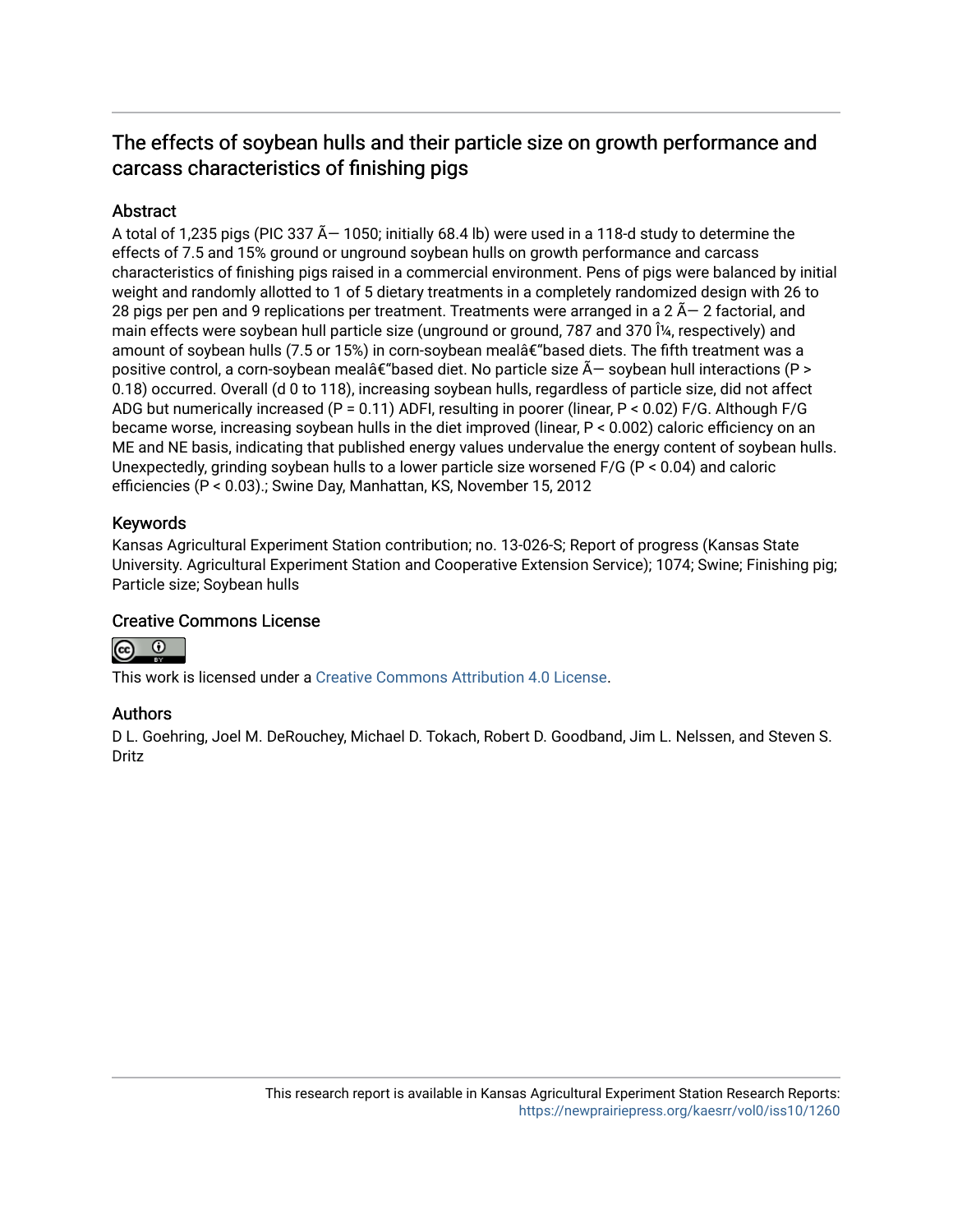# The Effects of Soybean Hulls and Their Particle Size on Growth Performance and Carcass Characteristics of Finishing Pigs1

*D. L. Goehring, J. M. DeRouchey, S. S. Dritz2 , M. D. Tokach, R. D. Goodband, and J. L. Nelssen*

#### Summary

A total of 1,235 pigs (PIC 337  $\times$  1050; initially 68.4 lb) were used in a 118-d study to determine the effects of 7.5 and 15% ground or unground soybean hulls on growth performance and carcass characteristics of finishing pigs raised in a commercial environment. Pens of pigs were balanced by initial weight and randomly allotted to 1 of 5 dietary treatments in a completely randomized design with 26 to 28 pigs per pen and 9 replications per treatment. Treatments were arranged in a  $2 \times 2$  factorial, and main effects were soybean hull particle size (unground or ground, 787 and 370 µ, respectively) and amount of soybean hulls (7.5 or 15%) in corn-soybean meal–based diets. The fifth treatment was a positive control, a corn-soybean meal–based diet. No particle size  $\times$  soybean hull interactions ( $P > 0.18$ ) occurred. Overall (d 0 to 118), increasing soybean hulls, regardless of particle size, did not affect ADG but numerically increased (*P* = 0.11) ADFI, resulting in poorer (linear, *P* < 0.02) F/G. Although F/G became worse, increasing soybean hulls in the diet improved (linear, *P* < 0.002) caloric efficiency on an ME and NE basis, indicating that published energy values undervalue the energy content of soybean hulls. Unexpectedly, grinding soybean hulls to a lower particle size worsened  $F/G$  ( $P < 0.04$ ) and caloric efficiencies ( $P < 0.03$ ).

Because adding soybean hulls increases the dietary fiber content, pigs fed high amounts of soybean hulls would be expected to have greater gut fill, which is reflected by the lower (linear, *P* < 0.03) carcass yield and HCW for pigs fed increasing amounts of soybean hulls. Increasing soybean hulls decreased (linear, *P* < 0.0006) backfat depth. The reduction in backfat resulted in an increase (*P* < 0.008) in percentage lean and fat-free lean index (FFLI) with increasing soybean hulls. Grinding soybean hulls to a finer particle size prior to diet manufacturing increased backfat depth (*P* < 0.002) and decreased (*P* < 0.004) percent lean and FFLI.

In summary, increasing amounts of dietary soybean hulls to 7.5 or 15% did not affect ADG, ADFI, or final BW in growing and finishing pigs; however, F/G became poorer and carcass yield and HCW decreased. Thus, producers using soybean hulls in finishing diets may want to withdraw or reduce levels prior to market to decrease the negative impact on carcass yield. Further processing soybean hulls by grinding to a finer particle size provided no advantages in performance and actually worsened F/G.

Key words: finishing pig, particle size, soybean hulls

<sup>&</sup>lt;sup>1</sup> Appreciation is expressed to New Horizon Farms for use of pigs and facilities and to Richard Brobjorg, Scott Heidebrink, and Marty Heintz for technical assistance.

<sup>&</sup>lt;sup>2</sup> Department of Diagnostic Medicine/Pathobiology, College of Veterinary Medicine, Kansas State University.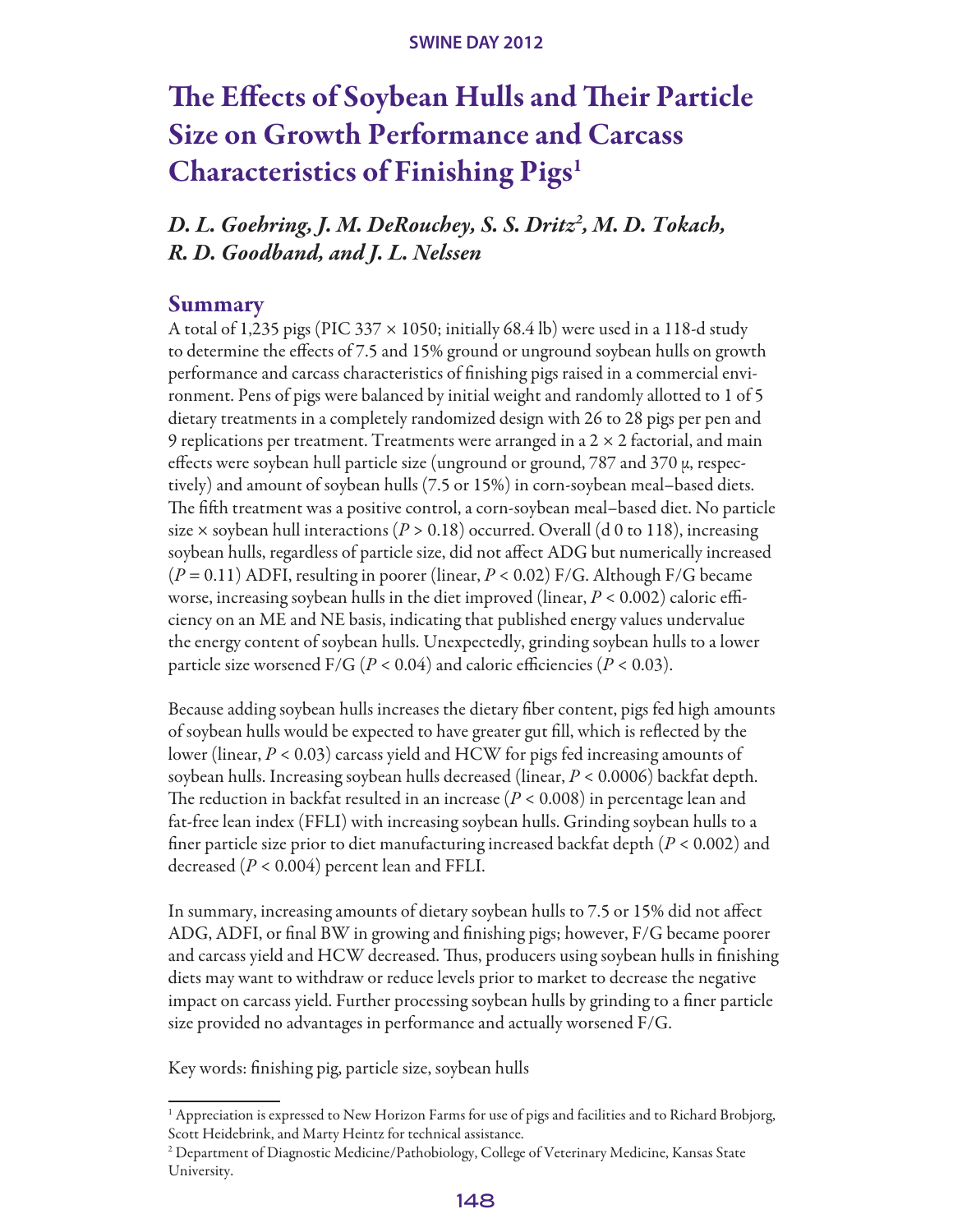# Introduction

Soybean hulls are a readily available co-product resulting from the cracking and dehulling process in soybean oil extraction, but they may be underutilized in many swine diets because of their low energy value (corn  $NE = 1,202$  kcal/lb; soybean hulls  $NE = 455$ ) kcal/lb; INRA 20043 ) and the lack of published data. Research at Purdue University (Bowers et al., 2000<sup>4</sup>) has shown that low amounts of soybean hulls (3%) improved finishing pig ADG, ADFI, and carcass characteristics, but higher amounts of soybean hulls reduced growth performance and worsened F/G.

Reducing particle size of cereal grains is well known to improve feed efficiency. In a recent study, Moreira et al. (20095 ) found that grinding soybean hulls increased ME for finishing pigs when soybean hulls were ground from  $751 \mu$  to  $430 \mu$ , with potential improvements in growth performance. Validation of the benefits of grinding soybean hulls on growth performance is needed; therefore, the objectives of this study were to evaluate the effects of: (1) increasing amounts of soybean hulls (0, 7.5, and 15%), and (2) soybean hull particle size (787 vs. 370  $\mu$ ) on the growth performance of growing and finishing pigs in a commercial setting.

## Procedures

The Kansas State University Institutional Animal Care and Use Committee approved the protocol used in this experiment.

The study was conducted at the commercial research-finishing barn in southwestern Minnesota. The barns were naturally ventilated and double-curtain-sided. Pens had completely slatted flooring and deep pits for manure storage. Each pen was equipped with a 5-hole stainless steel dry self-feeder and a cup waterer for ad libitum access to feed and water. Daily feed additions to each pen were accomplished through a robotic feeding system (FeedPro; Feedlogic Corp., Willmar, MN) capable of providing and measuring feed amounts for individual pens.

A total of 1,235 pigs (PIC 1050  $\times$  337) with an initial BW of 68.4 lb were used in a 118-d study. A similar number of barrows and gilts were placed in each pen, with 26 to 28 pigs per pen and 9 pens per treatment. Pens of pigs were allotted to 1 of 5 dietary treatments in a completely randomized design while balancing for BW. Treatments were arranged as a  $2 \times 2 + 1$  factorial with main effects of soybean hull (unground or ground, 787 and 370 µ, respectively) and soybean hull inclusion (7.5 or 15%). The fifth treatment was a positive control, a corn-soybean meal–based diet without soybean hulls.

All soybean hulls were sourced from the same location (South Dakota Soybean Processors, Volga, SD). Each lot of soybean hulls was split into equal portions, and half was transported to the South Dakota State University Feed Mill (Brookings, SD) then

<sup>3</sup> INRA (Institut National de la Recherche Agronomique). 2004. Tables of composition and nutritional value of feed materials, Sauvant, D., J-M. Perez and G. Tran, Eds. Wageningen Academic Publishers, The Netherlands and INRA, Paris, France.

<sup>4</sup> Bowers et al., Purdue University Swine Day 2000, pp. 39–42.

<sup>5</sup> Moreira, I., M. Kutschenko, D. Paiano, C. Scapinelo, A. E. Murakami, and A. R. Bonet de Quadros. 2009. Effects of different grinding levels (particle size) of soybean hull on starting pigs performance and digestibility. Braz. Arch. Biol. Technol. v.52 n.5:1243–1252.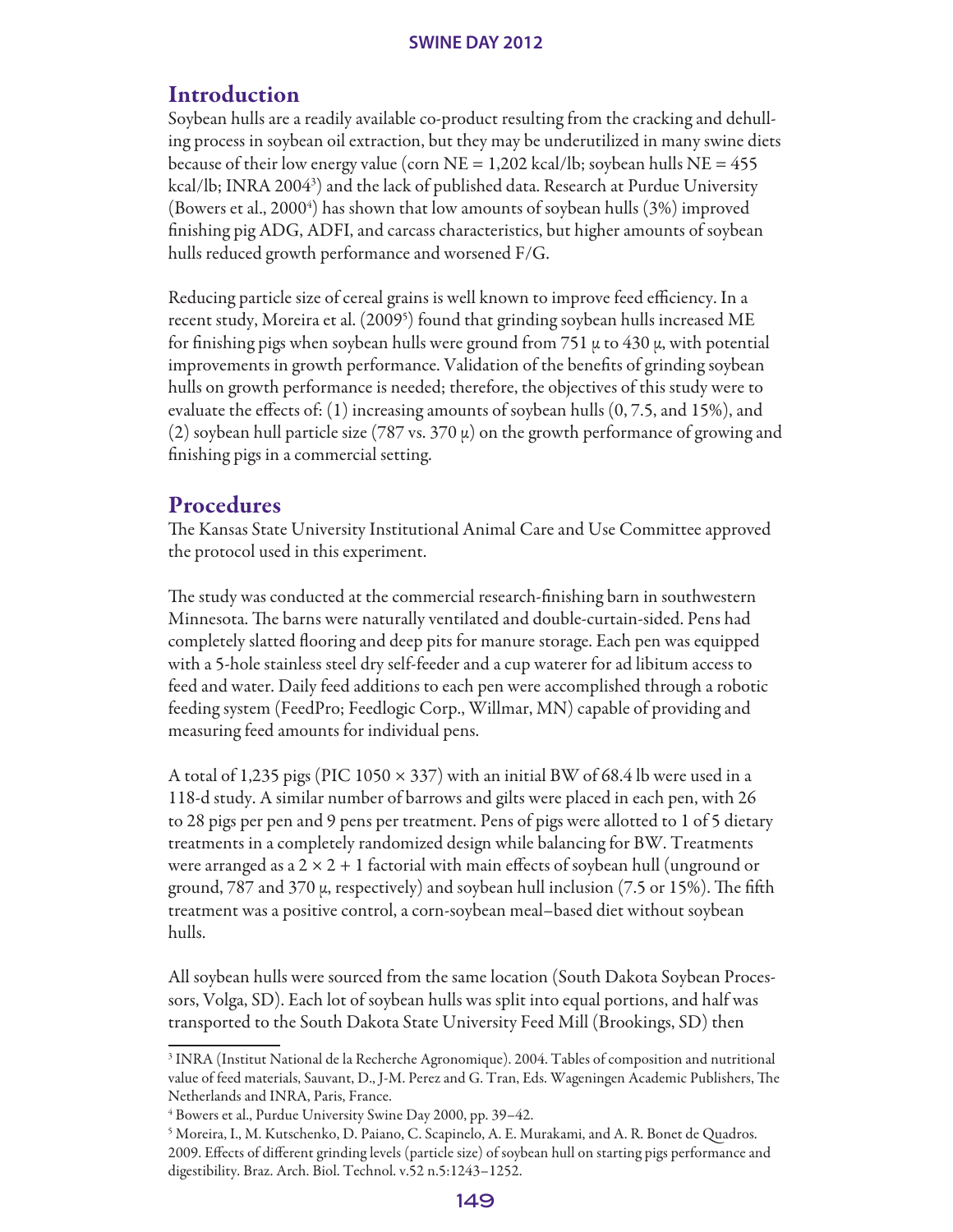ground through a 1/16-in. screen. After grinding, hulls were transported along with the unground soybean hulls to the New Horizon Farm's feed mill (Pipestone, MN) for diet manufacturing. All diets were fed in meal form and treatments were fed in 4 phases, from 70 to 120 lb, 120 to 170 lb, 170 to 240 lb, and 240 lb to market. Diets in the last phase also contained 9 g/ton of Ractopamine HCl (Paylean; Elanco Animal Health, Greenfield, IN).

Pens of pigs were weighed and feed disappearance was recorded at d 14, 28, 42, 53, 66, 82, 94, and 118 to determine ADG, ADFI, and F/G. On d 94 of the experiment, the 4 heaviest pigs (2 barrows and 2 gilts, determined visually) per pen were weighed and sold according to the farm's normal marketing procedure. At the end of the trial (d 118), pigs were individually tattooed by pen number to allow for carcass data collection. Pigs were transported to JBS Swift and Company (Worthington, MN) for processing and carcass data collection. Hot carcass weights were measured immediately after evisceration and standard carcass criteria of percentage yield, HCW, percentage lean, backfat depth, and loin depth were collected. Percentage carcass yield was calculated by dividing live weight at the plant with carcass weight at the plant as reported by the processor. The experimental data were analyzed using the MIXED procedure of SAS (SAS Institute, Inc., Cary, NC). Pen was the experimental unit for all data. Interactions between particle size and dietary soybean hull levels were analyzed, as well as the main effects of particle size and the linear and quadratic effects of increasing soybean hulls, regardless of particle size. Analysis of backfat depth, loin depth, and percentage lean were adjusted to a common carcass weight using HCW as a covariate. Results were considered significant at  $P \le 0.05$  and considered a trend at  $P \le 0.10$ .

### Results and Discussion

The analyzed nutrient levels of the soybean hulls used in the experiment were similar to those used in diet formulation (Table 1). In addition, reducing the particle size of soybean hulls improved bulk density compare to the unground soybean hulls. Adding increasing amounts of soybean hulls to the diets increased crude fiber (CF; from 2.6 to 7.2%) and NDF (from 9.2 to 16.3).

Despite these increases in dietary CF and NDF (Table 2) with added soybean hulls, no negative effects were observed on ADG, ADFI, or final live BW (Table 3); however, increasing dietary soybean hulls decreased ME and NE energy of the diet and resulted in the worsening of  $F/G$  ( $P < 0.02$ ). Caloric efficiency improved ( $P < 0.002$ ) on an ME and NE basis as soybean hulls were added, indicating that the energy values of soybean hulls were underestimated in diet formulation. Unexpectedly, grinding the soybean hulls did not influence ADG or ADFI, but the numerical changes in these criteria resulted in poorer  $(P < 0.04)$  F/G and caloric efficiency on an ME and NE basis.

For carcass characteristics, increasing soybean hulls, regardless of soybean hull particle size, reduced (linear, *P* < 0.03) carcass yield and HCW. Backfat depth also was reduced (linear, *P* < 0.0006) when soybean hulls were added to the diet. Because of the reduction in backfat depth, percent lean and FFLI increased (linear, *P* < 0.003) as soybean hull level increased in the diet. Reducing the particle size of soybean hulls reduced (*P* < 0.002) backfat depth, resulting in an increase (*P* < 0.004) in percentage lean and FFLI.

#### 150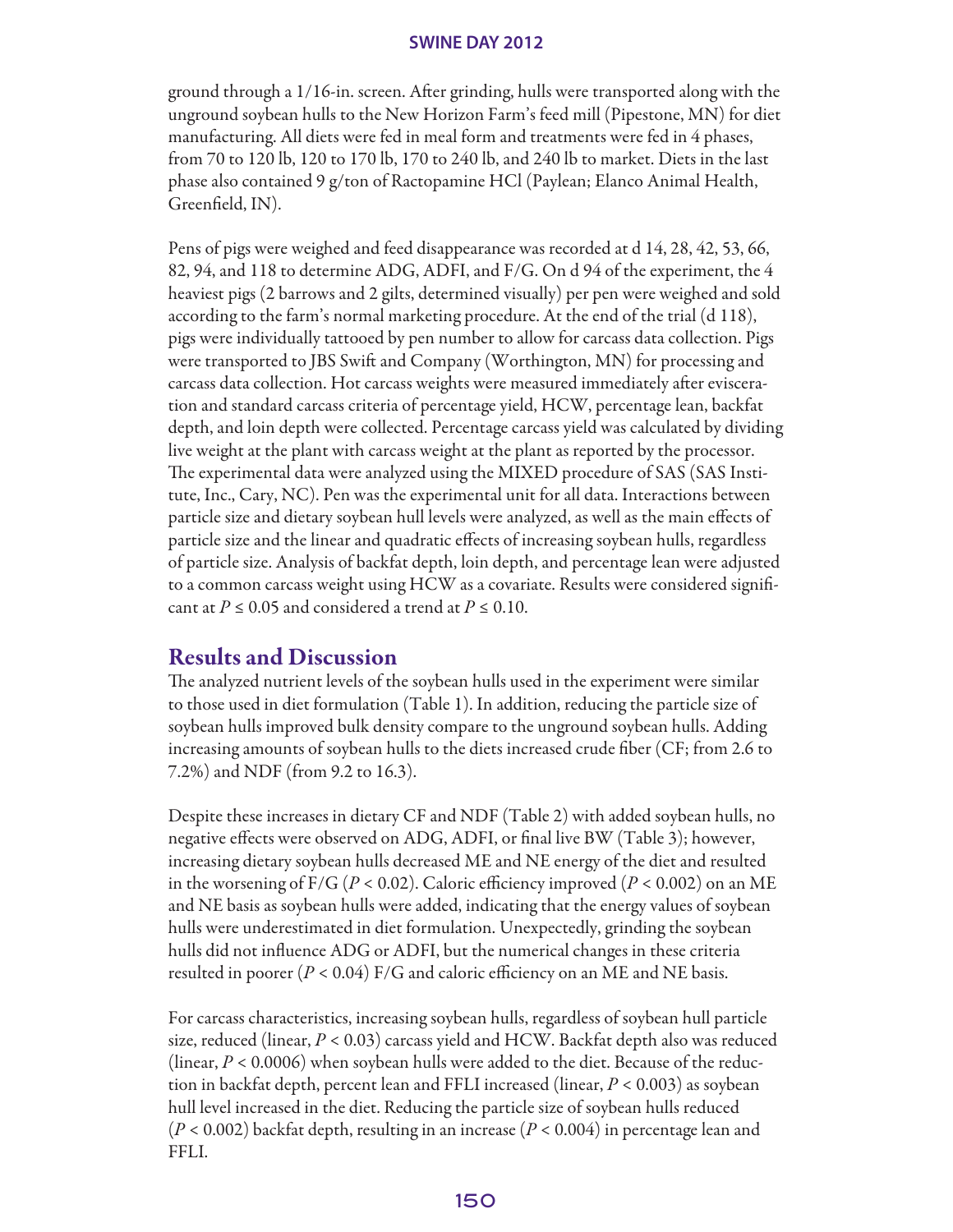In summary, based on data from this study, soybean hulls can be used in finishing pig diets up to 15% without negative effects on ADG, ADFI, or live pig weights; as expected, feed efficiency worsens with the addition of soybean hulls due to a decrease in dietary energy, but the improvement in caloric efficiency indicates that the energy value of soybean hulls is underestimated by published values when used at lower levels in the diet. Soybean hulls increase dietary CF and NDF, which can lead to greater gut fill and an increase in digestive tract tissue weights, thus causing a reduction in carcass yield and HCW. The worsening of feed efficiency for pigs fed soybean hulls with reduced particle size was unexpected, and why this occurred is unclear. These data suggest that soybean hulls do not respond similarly to cereal grains when fed at a reduced particle size in growing and finishing pig diets.

| Table 1. Chemical analysis of soybean hulls (as-fed basis) <sup>1</sup> |            |                 |  |  |
|-------------------------------------------------------------------------|------------|-----------------|--|--|
| Item                                                                    |            | Percentage      |  |  |
| DM                                                                      | 91.51      |                 |  |  |
| CP                                                                      |            | $10.61(9.80)^2$ |  |  |
| ADF                                                                     |            | 43.6            |  |  |
| <b>NDF</b>                                                              |            | 55.9            |  |  |
| Crude Fiber                                                             |            | 36.3(33.3)      |  |  |
| Ca                                                                      | 0.58(0.54) |                 |  |  |
| P                                                                       | 0.11(0.11) |                 |  |  |
|                                                                         | Ground     | Unground        |  |  |
| Bulk density, lb/bu                                                     | 41.26      | 36.34           |  |  |
| Particle size, $\mu$                                                    | 370        | 787             |  |  |

 $T$  11 1  $\Omega$  + 1. Fed 1. Fed basis of solutions of solutions of some solutions of social basis of social basis

<sup>1</sup> Samples of every batch of soybean hulls used were analyzed and averages are reported.

<sup>2</sup> Values in parentheses indicate those used in diet formulation.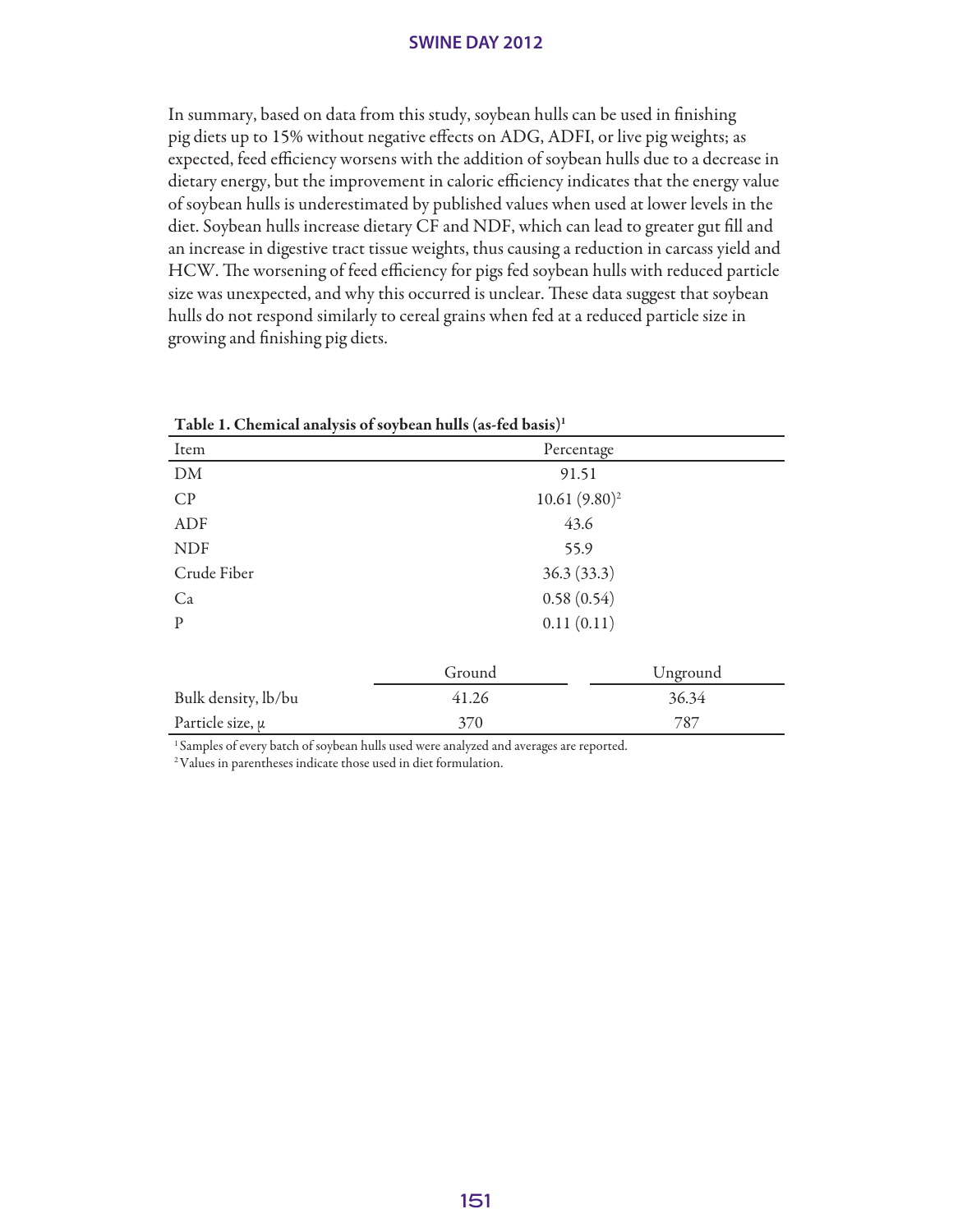|                      |                      | Phase 1                  |       |                          | Phase 2                  |       |                          | Phase 3                  |       |       | Phase 4                  |       |       |
|----------------------|----------------------|--------------------------|-------|--------------------------|--------------------------|-------|--------------------------|--------------------------|-------|-------|--------------------------|-------|-------|
| Item                 | Soybean hulls, %:2   | $\overline{0}$           | 7.5   | 15                       | $\theta$                 | 7.5   | 15                       | $\boldsymbol{0}$         | 7.5   | 15    | $\theta$                 | 7.5   | 15    |
| Ingredient           |                      |                          |       |                          |                          |       |                          |                          |       |       |                          |       |       |
| Corn                 |                      | 73.09                    | 66.09 | 58.98                    | 78.78                    | 71.61 | 64.63                    | 83.01                    | 75.84 | 64.63 | 75.24                    | 68.03 | 60.94 |
| CP                   | Soybean meal, 46.5%  | 24.44                    | 24.02 | 23.71                    | 18.96                    | 18.75 | 18.33                    | 14.89                    | 14.67 | 18.33 | 22.62                    | 22.41 | 22.09 |
|                      | Soybean hulls        | $\overline{\phantom{a}}$ | 7.50  | 15.00                    | $\overline{\phantom{a}}$ | 7.50  | 15.00                    | $\overline{\phantom{a}}$ | 7.50  | 15.00 | $\overline{\phantom{a}}$ | 7.50  | 15.00 |
|                      | Monocalcium P, 21% P | 0.62                     | 0.63  | 0.65                     | 0.51                     | 0.50  | 0.48                     | 0.40                     | 0.40  | 0.40  | 0.25                     | 0.28  | 0.28  |
|                      | Limestone            | 0.95                     | 0.85  | 0.75                     | 0.95                     | 0.85  | 0.75                     | 0.93                     | 0.83  | 0.73  | 0.90                     | 0.80  | 0.70  |
| Salt                 |                      | 0.35                     | 0.35  | 0.35                     | 0.35                     | 0.35  | 0.35                     | 0.35                     | 0.35  | 0.35  | 0.35                     | 0.35  | 0.35  |
|                      | Vitamin premix       | 0.10                     | 0.10  | 0.10                     | 0.10                     | 0.10  | 0.10                     | 0.10                     | 0.10  | 0.10  | 0.10                     | 0.10  | 0.10  |
|                      | DL-methionine        | 0.03                     | 0.045 | 0.06                     | $\overline{\phantom{a}}$ | 0.015 | 0.030                    | $\overline{\phantom{a}}$ | 0.005 | 0.010 | 0.050                    | 0.060 | 0.075 |
|                      | L-threonine          | 0.045                    | 0.05  | 0.0525                   | 0.015                    | 0.019 | 0.030                    | 0.03                     | 0.035 | 0.040 | 0.070                    | 0.075 | 0.080 |
| Biolys <sup>3</sup>  |                      | 0.370                    | 0.360 | 0.345                    | 0.325                    | 0.305 | 0.295                    | 0.030                    | 0.035 | 0.040 | 0.008                    | 0.008 | 0.008 |
| Phytase <sup>4</sup> |                      | 0.008                    | 0.008 | 0.008                    | 0.008                    | 0.008 | 0.008                    | 0.008                    | 0.008 | 0.008 | 0.008                    | 0.000 | 0.008 |
|                      | Paylean, 9 g/lb      | $\tilde{\phantom{a}}$    |       | $\overline{\phantom{a}}$ |                          |       | $\overline{\phantom{a}}$ |                          |       |       | 0.05                     | 0.05  | 0.05  |
| Total                |                      | 100                      | 100   | 100                      | 100                      | 100   | 100                      | 100                      | 100   | 100   | 100                      | 100   | 100   |

## Table 2. Diet composition (as-fed basis)1

*continued*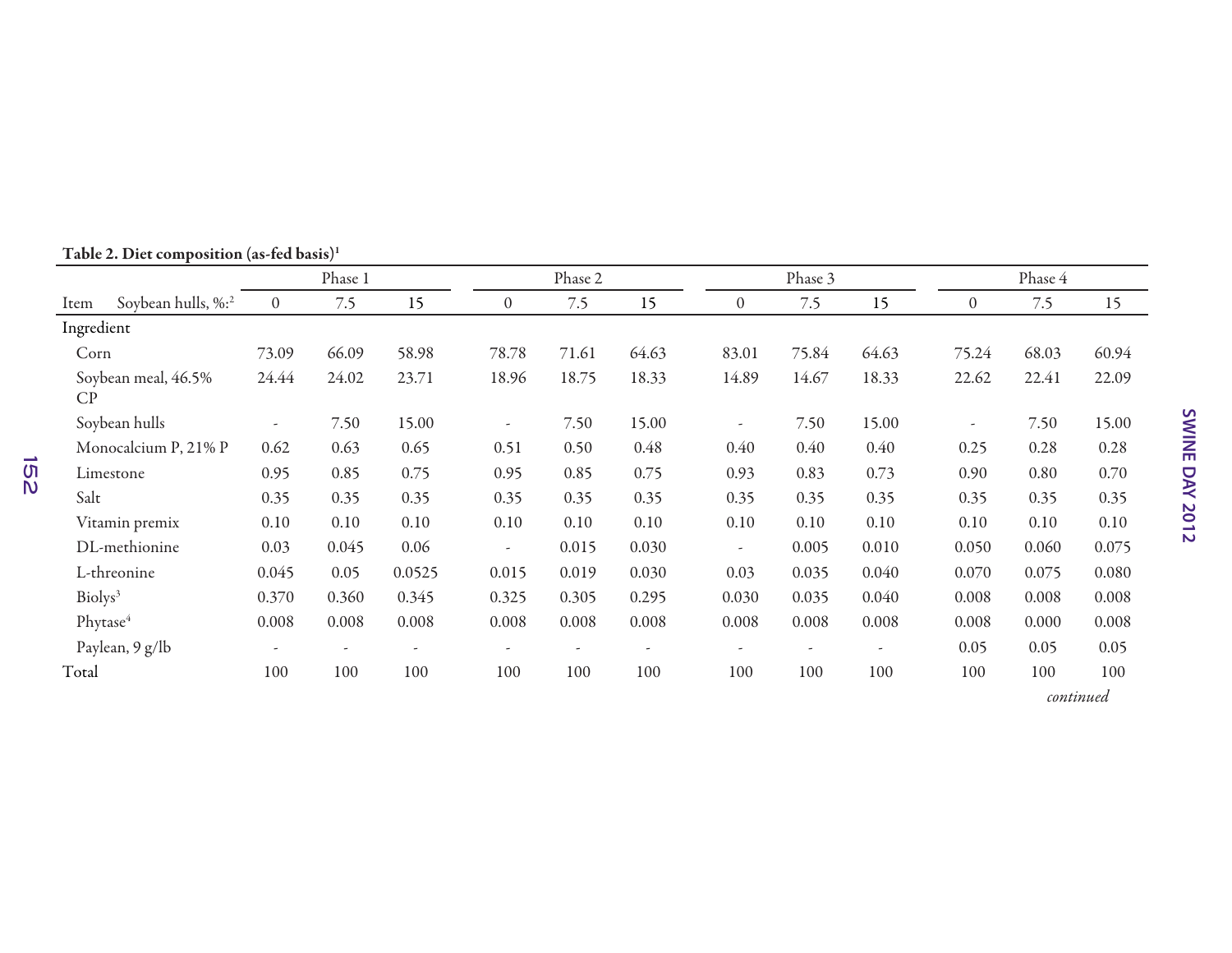Table 2. Diet composition (as-fed basis)1

|                  |                                                   | Phase 1        |       |        | Phase 2          |       |       | Phase 3  |       |       | Phase 4      |       |       |
|------------------|---------------------------------------------------|----------------|-------|--------|------------------|-------|-------|----------|-------|-------|--------------|-------|-------|
| Item             | Soybean hulls, %:2                                | $\overline{0}$ | 7.5   | 15     | $\boldsymbol{0}$ | 7.5   | 15    | $\theta$ | 7.5   | 15    | $\mathbf{0}$ | 7.5   | 15    |
|                  | Calculated analysis                               |                |       |        |                  |       |       |          |       |       |              |       |       |
|                  | Standardized ileal digestible (SID) amino acids,% |                |       |        |                  |       |       |          |       |       |              |       |       |
| Lysine           |                                                   | 1.00           | 1.00  | 1.00   | 0.84             | 0.84  | 0.84  | 0.72     | 0.72  | 0.72  | 0.95         | 0.95  | 0.95  |
|                  | Isoleucine:lysine                                 | 65             | 64    | 64     | 66               | 66    | 66    | 68       | 68    | 67    | 65           | 65    | 65    |
|                  | Leucine:lysine                                    | 146            | 143   | 140    | 159              | 156   | 152   | 173      | 168   | 164   | 150          | 147   | 143   |
|                  | Methionine:lysine                                 | 29             | 30    | 31     | 28               | 29    | 30    | 30       | 30    | 30    | 32           | 32    | 33    |
|                  | Met & Cys:lysine                                  | 57             | 57    | 57     | 58               | 58    | 58    | 63       | 61    | 60    | 60           | 60    | 60    |
|                  | Threonine:lysine                                  | 61             | 61    | 61     | 61               | 61    | 61    | 65       | 65    | 65    | 65           | 65    | 65    |
|                  | Tryptophan:lysine                                 | 18.0           | 18.0  | 18.0   | 18.0             | 18.0  | 18.0  | 18.0     | 18.0  | 18.0  | 18.0         | 18.0  | 18.0  |
|                  | Valine:lysine                                     | 74             | 73    | $72\,$ | 77               | 76    | 75    | 81       | 79    | 78    | 75           | 74    | 73    |
|                  | Total lysine, %                                   | 1.12           | 1.13  | 1.14   | 0.94             | 0.96  | 0.97  | 0.81     | 0.83  | 0.84  | 1.06         | 1.08  | 1.09  |
| ME, kcal/lb      |                                                   | 1,517          | 1,450 | 1,382  | 1,519            | 1,452 | 1,385 | 1,522    | 1,455 | 1,387 | 1,523        | 1,455 | 1,388 |
|                  | SID lysine:ME, g/Mcal                             | 2.99           | 3.13  | 3.28   | 2.51             | 2.62  | 2.75  | 2.15     | 2.25  | 2.35  | 2.83         | 2.96  | 3.10  |
| $CP, \%$         |                                                   | 17.9           | 17.9  | 17.8   | 15.8             | 15.8  | 15.7  | 14.2     | 14.2  | 14.2  | 17.3         | 17.3  | 17.3  |
|                  | Crude fiber, %                                    | 2.6            | 4.9   | 7.2    | 2.5              | 4.8   | 7.1   | 2.4      | 4.7   | 7.1   | 2.5          | 4.9   | 7.2   |
| ADF <sup>5</sup> |                                                   | 3.4            | 6.2   | 9.0    | 3.2              | 6.1   | 8.9   | 3.1      | 6.0   | 8.8   | 3.3          | 6.2   | 9.0   |
| NDF <sup>5</sup> |                                                   | 9.2            | 12.7  | 16.2   | 9.3              | 12.8  | 16.3  | 9.3      | 12.8  | 16.3  | 9.2          | 12.8  | 16.3  |
| Ca, %            |                                                   | 0.58           | 0.58  | 0.58   | 0.54             | 0.54  | 0.54  | 0.50     | 0.50  | 0.50  | 0.49         | 0.49  | 0.49  |
| P, %             |                                                   | 0.50           | 0.49  | 0.48   | 0.46             | 0.44  | 0.42  | 0.42     | 0.41  | 0.39  | 0.42         | 0.41  | 0.40  |
|                  | Available P, %                                    | 0.29           | 0.29  | 0.29   | 0.25             | 0.25  | 0.25  | 0.23     | 0.23  | 0.23  | 0.21         | 0.21  | 0.21  |

<sup>1</sup> Phase 1 diets fed from d 0 to 14, Phase 2 from d 14 to 53, Phase 3 from d 53 to 94, and Phase 4 from d 94 to 118.

<sup>2</sup> In diets containing soybean hulls, the soybean hulls were either unground at 787  $\mu$  or ground to 370  $\mu$ .

<sup>3</sup> Lysine source (Evonik Inc., Kennesaw, GA).

153

4 Optiphos 2000 (Enzyva LLC, Sheridan, IN), providing 170.25 phytase units (FTU)/lb, with a release of 0.10% available P.

5 Soybean hulls ADF and NDF values are from INRA (Institut National de la Recherche Agronomique), 2004. All other values taken from NRC, 1998.